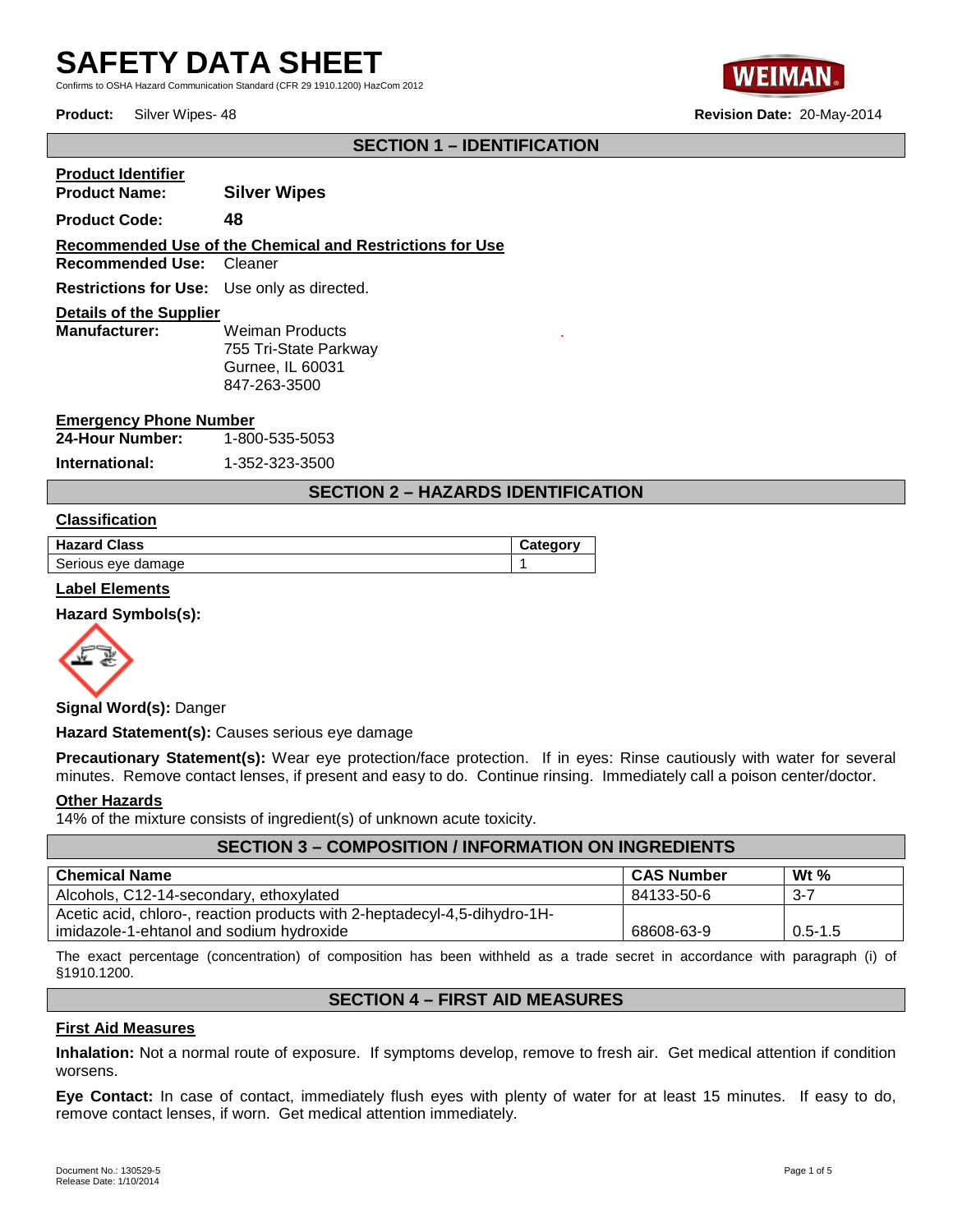# **SAFETY DATA SHEET**

Confirms to OSHA Hazard Communication Standard (CFR 29 1910.1200) HazCom 2012



#### **Product:** Silver Wipes- 48 **Revision Date:** 20-May-2014

**Ingestion:** May result in obstruction and irritation if ingested. If large amounts of liquid are swallowed see medical attention immediately.

**Skin:** If irritation occurs, flush skin with plenty of water. Get medical attention if irritation persists.

# **Most Important Symptoms and Effects (Acute and Delayed)**

**Inhalation:** May cause respiratory tract irritation.

**Eye Contact:** Causes serious eye damage. Symptoms may include discomfort of pain, excess blinking and tear production, with marked redness and swelling of the conjunctiva. May cause burns.

**Ingestion:** May be harmful if swallowed. May cause stomach distress, nausea, or vomiting.

**Skin:** May cause skin irritation. Symptoms may include redness drying, defatting and cracking of the skin.

#### **Indication of any Immediate Medical Attention and Special Treatment Needed**

**Note to Physician:** Treat symptomatically.

# **SECTION 5 – FIRE FIGHTING MEASURES**

#### **Extinguishing Media**

**Suitable:** Treat for surrounding material.

**Unsuitable:** None known.

## **Specific Hazards Arising from Chemical**

Products of combustion include but are not limited to: oxides of carbon.

# **Protective Equipment and Precautions for Firefighters**

Keep upwind of fire. Wear full fire fighting turn-out gear (full Bunker gear) and respiratory protection (SCBA). As in any fire, wear self-contained breathing apparatus pressure-demand, MSHA/NIOSH (approved or equivalent) and full protective gear.

# **SECTION 6 – ACCIDENTAL RELEASE MEASURES**

## **Personal Precautions, Protective Equipment, and Emergency Procedures**

**Personal Precautions:** Use personal protective equipment as recommended in Section 8. Isolate the hazard area and deny entry to unnecessary and unprotected personnel.

**Environmental Precautions:** See Section 12 for ecological information.

## **Methods and Material for Containment and Cleaning Up**

Pick up large pieces, and then place in a suitable container. Do not flush to sewer or allow to enter waterways. Use appropriate Personal Protective Equipment (PPE). Scoop up material and place in a disposal container.

# **SECTION 7 – HANDLING AND STORAGE**

#### **Precautions for Safe Handling**

**Handling:** Avoid contact with eyes. Avoid breathing vapor. Do not swallow. Handle and open container with care. When using do not eat, drink, or smoke.

**General Hygiene Advice:** Launder contaminated clothing before use. Wash hands before eating, drinking, or smoking.

## **Conditions for Safe Storage, Including any Incompatibilities**

**Storage Conditions:** Keep container closed when not in use. Keep out of reach of children. Keep from freezing.

**Incompatible Materials:** None known.

# **SECTION 8 – EXPOSURE CONTROLS/PERSONAL PROTECTION**

**Control Parameters**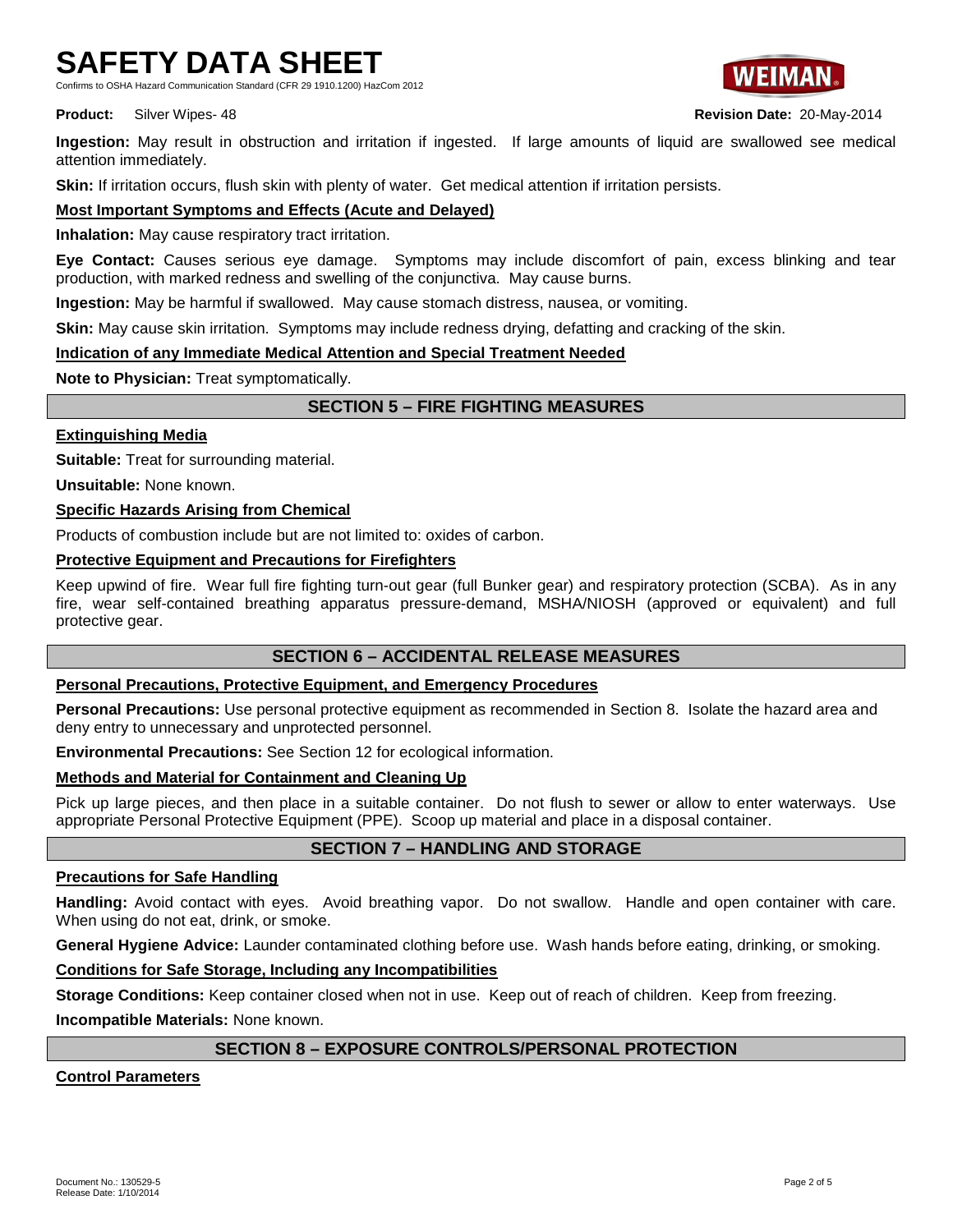#### **Product:** Silver Wipes- 48 **Revision Date:** 20-May-2014

# **Exposure Guidelines:**

| <b>Chemical Name</b>                                                                                                     | <b>ACGIH TLV</b> | <b>OSHA PEL</b> | <b>NIOSH IDLH</b> |
|--------------------------------------------------------------------------------------------------------------------------|------------------|-----------------|-------------------|
| Alcohols, C12-14-secondary, ethoxylated                                                                                  | Not available    | Not available   | Not available     |
| Acetic acid, chloro-, reaction products with 2-<br>heptadecyl-4,5-dihydro-1H-imidazole-1-ehtanol and<br>sodium hvdroxide | Not available    | Not available   | Not available     |

#### **Appropriate Engineering Controls**

Use ventilation adequate to keep exposures (airborne levels of dust, fume, vapor, etc.) below recommended exposure limits.

#### **Individual Protection Measures**

**Respiratory Protection:** None necessary under normal conditions of use.

**Skin and Body Protection:** None necessary under normal conditions of use.

**Eye/Face Protection:** Safety glasses or goggles are recommended when using product.

**General Work/Hygienic Practices:** Do not eat, smoke or drink where material is handled, processed or stored. Wash hands carefully before eating or smoking. Handle in accordance with good industrial hygiene and safety practice.

# **SECTION 9 – PHYSICAL AND CHEMICAL PROPERTIES**

**Appearance:** Wipes saturated with liquid

**Odor:** Floral

**Odor threshold:** Not determined

**pH:** 6.2

**Melting point/freezing point:** Not determined

**Initial boiling point and boiling range:** Not determined

**Flash point:** Not determined

**Evaporation rate:** Not determined

**Flammability (solid, gas):** Not flammable

**Upper/lower flammability or explosive limits:** Not determined

**Vapor pressure:** Not determined

**Vapor density:** Not determined

**Relative density:** 1.06

**Solubility(ies):** Not determined

**Partition coefficient (n-octanol/water):** Not determined

**Auto-ignition temperature:** Not determined

**Decomposition temperature:** Not determined

**Viscosity:** Not determined

# **SECTION 10 – STABILITY AND REACTIVITY**

**Reactivity:** No dangerous reaction known under conditions of normal use.

**Chemical stability:** Stable under recommended storage conditions.

**Possibility of hazardous reactions:** None under normal use.

**Conditions to avoid:** Heat. Incompatible materials.

**Incompatible materials:** None known.

**Hazardous decomposition products:** May include and are not limited to: oxides of carbon.

# **SECTION 11 - TOXICOLOGICAL INFORMATION**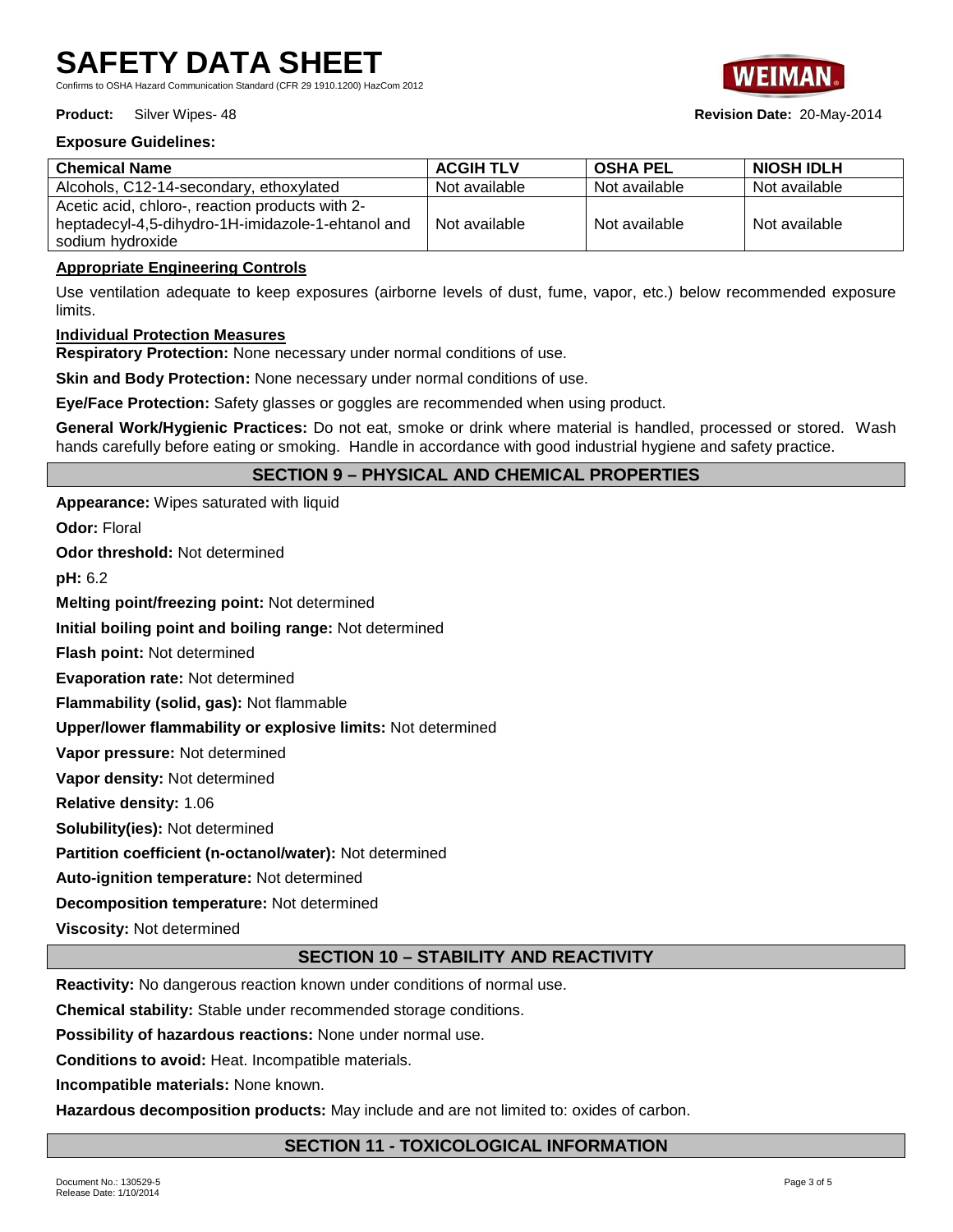# **SAFETY DATA SHEET**

Standard (CFR 29 1910.1200) HazCom 2012

# **Information on Toxicological Effects**

**Likely Routes of Exposure:** Inhalation, skin contact, eye contact, ingestion

# **Information Related to Physical, Chemical, and Toxicological Effects**

See section 4 of this SDS.

#### **Delayed and Immediate Effects as well as Chronic Effects from Short and Long-term Exposure**

**Carcinogenicity: NTP:** No **IARC:** No **OSHA:** No

## **Numerical Measures of Toxicity**

| <b>Product</b>   |                     |
|------------------|---------------------|
| ATE (oral)       | >2000 mg/kg, rat    |
| ATE (dermal)     | >2000 mg/kg, rabbit |
| ATE (inhalation) | >20 mg/l/4h,rat     |

#### **Component Information:**

| <b>Chemical Name</b>                                                                                                     | Oral LD50        | Dermal LD50   | <b>Inhalation LC50</b> |
|--------------------------------------------------------------------------------------------------------------------------|------------------|---------------|------------------------|
| Alcohols, C12-14-secondary, ethoxylated                                                                                  | 2100 mg/kg (rat) | Not available | Not available          |
| Acetic acid, chloro-, reaction products with 2-<br>heptadecyl-4,5-dihydro-1H-imidazole-1-ehtanol and<br>sodium hvdroxide | Not available    | Not available | Not available          |
|                                                                                                                          |                  |               |                        |

# **SECTION 12 - ECOLOGICAL INFORMATION**

**Ecotoxicity:** Not established

**Persistence and degradability:** Not established

**Bioaccumulative potential:** Not established

**Mobility in soil:** No additional information available

**Other adverse effects:** No additional information available.

## **SECTION 13 – DISPOSAL CONSIDERATIONS**

See section 8 of this SDS for exposure controls and personal protection.

Dispose of the product and container in accordance with all applicable local, state, and federal regulations.

# **SECTION 14 – TRANSPORT INFORMATION**

**Note:** Classification changes based on quantity, packaging, and method of shipment. See current shipping paper for most up to date shipping information. Classification per 49 CFR 171.8

**DOT (Ground):** Not Regulated

**IATA (Air):** Not Regulated

**IMDG (Vessel):** Not Regulated

# **SECTION 15 – REGULATORY INFORMATION**

All ingredients in this product are listed or are excluded from listing on the US Toxic Substances Act (TSCA) Chemical Substance Inventory.

# **SECTION 16 – OTHER INFORMATION**

**Issue Date:** 20-May-2014

**Revision Date:** 20-May-2014

The information provided in this Safety Data Sheet is correct to the best of our knowledge, information, and belief at the date of its publication. The information given is designed only as guidance for safe handling, use, processing, storage,